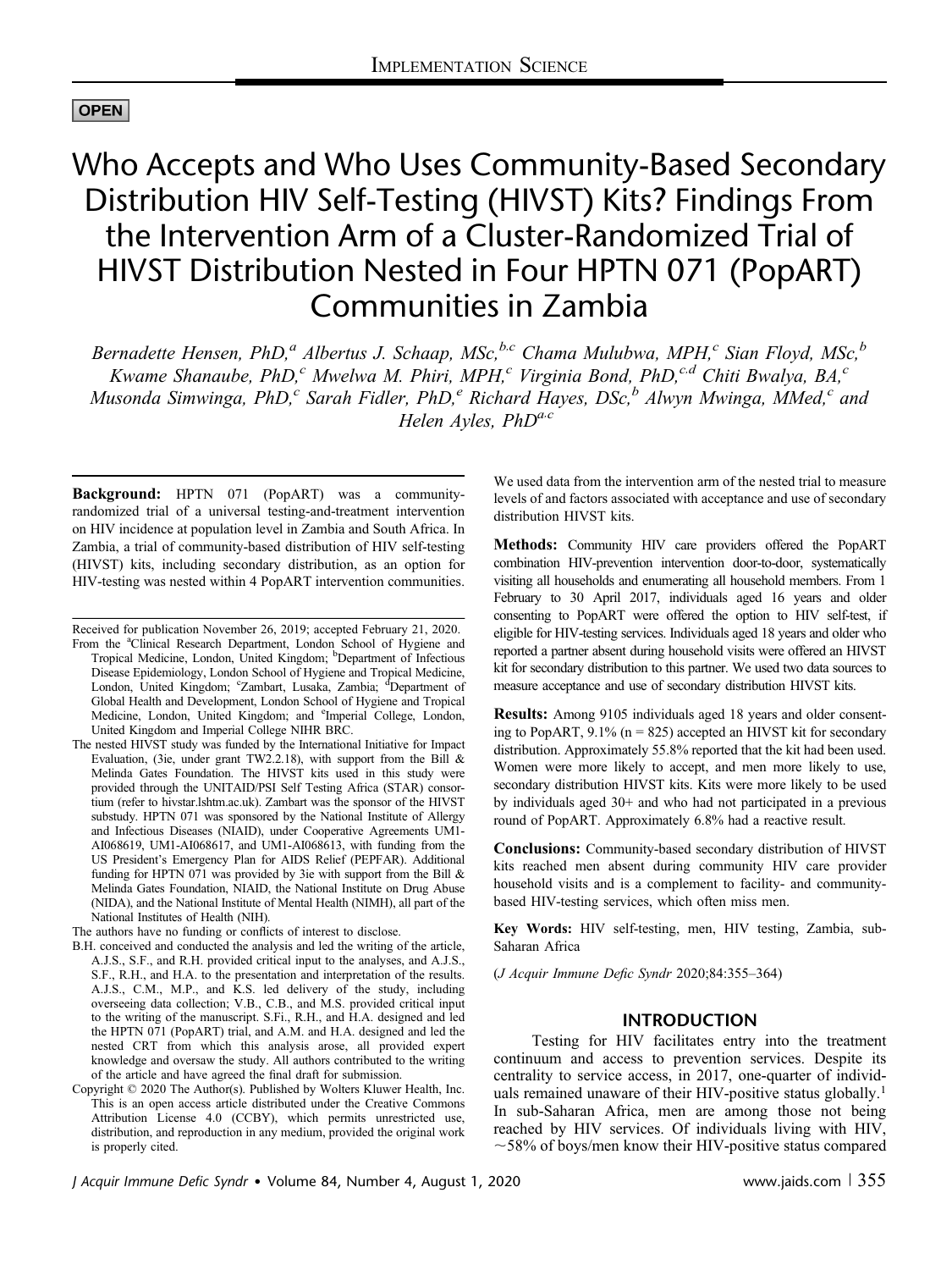with 78% of girls/women.<sup>2</sup> Drivers of men's low uptake of HIV-testing services are multifaceted, including health system and economic factors, and masculinity norms. $3-5$  As a consequence, HIV-positive men experience higher morbidity and mortality than HIV-positive women,<sup>2</sup> and risk onward transmission to sexual partners.<sup>6–8</sup> In Zambia in 2015/16, viral load suppression among individuals aged 25–34 was  $>50\%$  among women and  $\sim 35\%$  among men.<sup>2,9</sup> Reducing morality and reaching the UNAIDS 90-90-90 targets of zero HIV transmission requires a concerted effort to reach everyone with HTS, including men.

Since 2016, WHO has supported the implementation of evidence-based strategies to deliver HIV self-testing (HIVST).10–<sup>13</sup> Through increased autonomy about when and where to test, HIVST has the potential to increase HIVtesting coverage among men and other groups not reached by available HTS. Secondary distribution of HIVST, where an HIVST kit is given to an individual for distribution to a third party, has been shown to reach male partners of women attending health facilities and can facilitate couples-testing.14,15 To date, there is little evidence on communitybased secondary distribution of HIVST.

HPTN 071 (PopART) was a community-randomized trial of a universal testing-and-treatment (UTT) intervention on HIV incidence at population level.<sup>16</sup> After 2 years of service delivery in Zambia, PopART reached the first UNAIDS 90% target among HIV-positive women, approaching it among men.<sup>17</sup> A challenge was reaching men aged 25–54 years, who were often absent during home-based service delivery.<sup>17,18</sup> To address this gap, a clusterrandomized trial (CRT) of HIVST as an alternative choice for how to test for HIV was nested in 4 Zambian PopART communities.<sup>19</sup> Overall, the HIVST intervention showed a small but significant increase in knowledge of HIV status among men.<sup>20</sup> As part of the HIVST intervention, individuals whose partner (a household member who is a spouse/ cohabiting partner) was absent during lay counselor's household visits were offered an HIVST kit for distribution to this partner. This strategy primarily aimed to reach men<sup>18</sup> and support couples-testing. Analysis of the primary outcome found that 14% of men who self-tested did so using a secondary distribution HIVST kit.<sup>20</sup>

Using data from the nested HIVST trial, we describe characteristics of individuals who accepted an HIVST kit for secondary distribution and, among these individuals, describe characteristics associated with reporting use of the kit. We describe return of secondary distribution HIVST kits and characteristics of individuals who used these kits. We use findings to provide recommendations for implementation of secondary distribution outside of health facilities as part of a UTT strategy.

## **METHODS**

## Study Location and Population

HPTN 071 (PopART) was conducted from 2014 to 2017 in South Africa and Zambia. In Zambia, HPTN 071 (PopART) was implemented in 12 communities, defined as

the catchment population of a government primary health care facility.<sup>16</sup> The HIVST CRT was nested in 4 communities that were randomized to receive the PopART intervention. Communities randomized to receive the PopART intervention were divided into geographical "zones" of  $~1450-500$ households. Within each zone, a pair of trained lay counselors, called community HIV care providers (CHiPs), delivered PopART systematically to each household within their zone.<sup>16</sup> In the 4 PopART communities included in the HIVST nested trial, restricted randomization was used to allocate 66 zones to either rapid HIV-testing on a finger-prick blood sample performed by a CHiP (PopART standard of care) or the PopART intervention plus the offer of HIVST.<sup>20</sup>

Details of the nested CRT are published elsewhere.<sup>20</sup> Briefly, all individuals aged 16 years and older, resident in a household in the 4 communities and enumerated during the HIVST intervention (February 1-April 30, 2017, during a third round of PopART) were eligible to participate in the HIVST trial.<sup>16,20</sup> For this analysis, we used data only from 33 zones allocated to the PopART plus HIVST intervention.

## The PopART Plus HIVST Intervention

The PopART intervention included door-to-door delivery of HTS with referral to care and immediate treatment for individuals testing HIV-positive or to prevention services for individuals testing HIV-negative.<sup>16</sup> During household visits, CHiPs used electronic data capture (EDC) devices to systematically enumerate all households within their zones and collect data on services offered to and used by household members consenting to PopART.18,21 CHiPs offered HTS to individuals who reported that their last HIV test was negative or that they had never HIV tested. During the HIVST intervention period, when offering HTS to eligible individuals, CHiPs offered the option of either finger-prick HIV testing or oral HIVST.<sup>20</sup> Individuals choosing HIVST could choose supervised HIVST in the presence of the CHiP or unsupervised HIVST.<sup>20</sup>

For individuals aged 18 years and older who consented and whose spouse/partner was absent at the time of the household visit, CHiPs offered to leave HIVST kit(s) for secondary distribution to this partner (the intended user) or for couples-testing with this partner (Fig. 1). CHiPs informed intermediary individuals, defined as individuals accepting a secondary distribution HIVST kit, that they should provide the intended user with information on how to perform and read the self-test and not force them to use the self-test.<sup>24</sup> CHiPs also informed intermediary individuals that used (or unused) kits could be returned either to the CHiP or dropped off confidentially at the clinic. CHiPs left a card with contact details for additional support if needed. Within 7 days of leaving an HIVST kit, CHiPs conducted a follow-up visit. If the intended user was absent during follow-up, the intermediary individual was asked about use and results of the selftest. Data from follow-up visits were collected until 30 June 2017.

The HIVST package included an OraQuick kit, sealable envelope, and self-completed results (SCR) form, which asked age, sex, the self-test result, and questions on ease of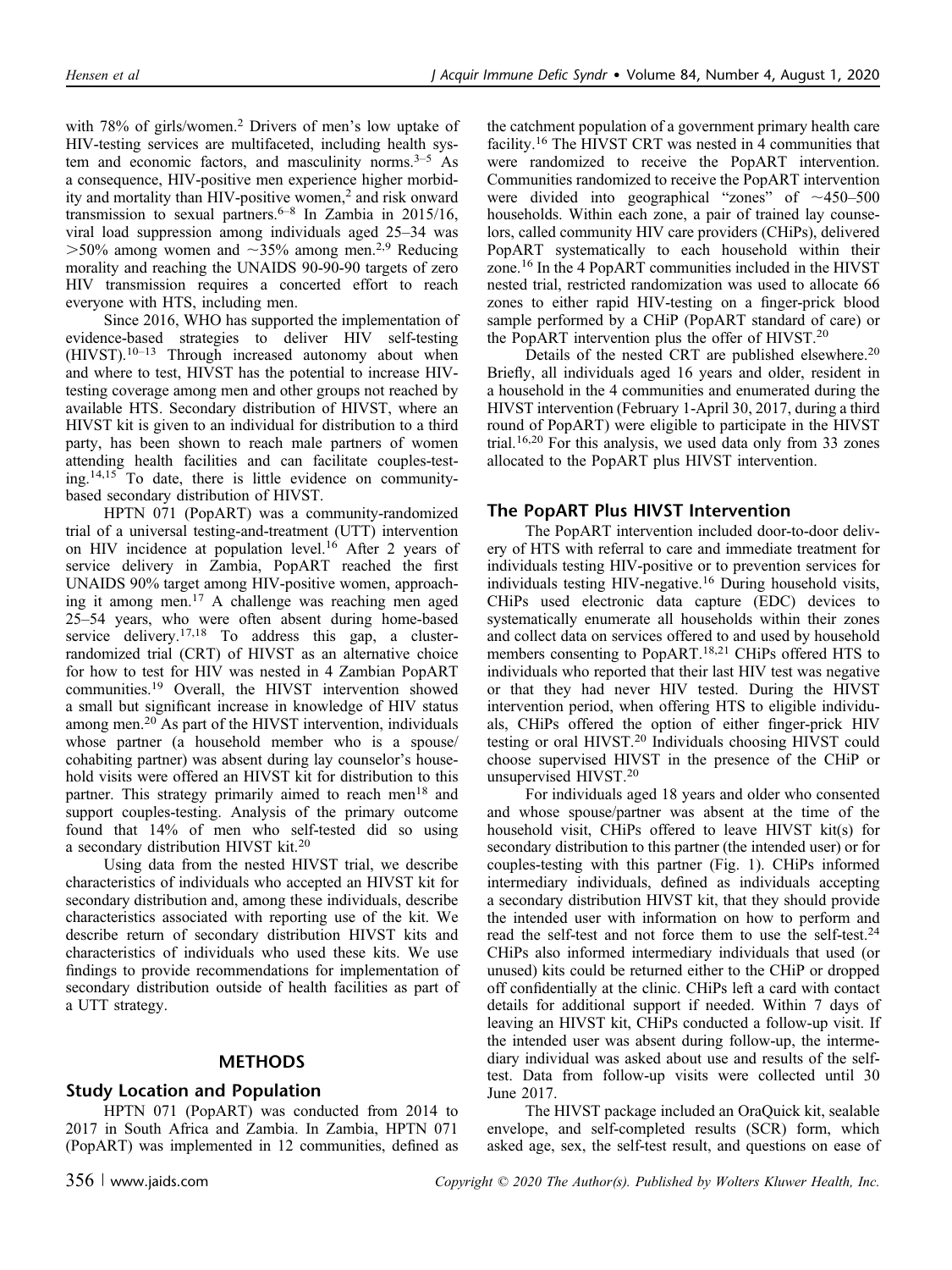

FIGURE 1. Schematic illustrating the distribution and return of secondary distribution HIVST kits.

kit use. The envelope intended to facilitate confidential return of HIVST kits and SCR forms. At the health facility, the study team installed a box where the envelope could be dropped off. All 3 items were labeled with the same unique barcode to allow the SCR form, the HIVST kit, and data on the intermediary individual who collected the secondary distribution HIVST kit to be linked.

A database of returned HIVST kits was developed to monitor kit return. This database included data on every HIVST kit returned to CHiPs/health facilities, including the HIVST barcode, whether the test had been used and the information available on the SCR form.

## Data Collection

The EDC used by CHiPs was modified to collect data for analysis of the primary outcome of the nested HIVST trial.<sup>21</sup> Relevant to this analysis, modifications allowed CHiPs to record: whether an individual accepted an HIVST kit for secondary distribution, the unique barcode of the kit, and the intermediary individual's report of kit use. For each household member, data were available on whether the household member was absent at the time of a CHiP household visit and/ or had used a secondary distribution HIVST kit. There were no data on the relationship between household members and so no data on the number of individuals consenting to PopART who had a partner absent during the CHiP household visit.

In their EDC, the CHiP was expected to record the result of the secondary distribution HIVST kit CHiP, if the intermediary individual reported that the kit had been used by an enumerated household member and they knew the result,

to facilitate follow-up visits for HIV-related services, including confirmatory HTS.

## Study Outcomes

This analysis includes 4 outcomes. The first is the number and percentage of household members accepting an HIVST kit for secondary distribution (numerator) among individuals aged 18 years and older who consented to PopART (denominator). The second is the number and percentage of intermediary individuals who reported use of the HIVST kit, defined as reporting that the kit was used and/ or reporting the self-test result to the CHiP (numerator) among the number of household members accepting an HIVST kit for secondary distribution (denominator).

The third outcome is the number and percentage of individuals for whom there is evidence that a secondary HIVST kit was used (numerator), among the denominator of all individuals absent at the first CHiP household visit (evidence of use outcome). This outcome used both data sources and was defined as either the HIVST kit returned used with a result entered on the SCR (recorded as negative, reactive, or indeterminate) or a secondary distribution HIVST kit result recorded by the CHiP (as reported by the intermediary individual or the intended user, if seen by the CHiP).

The fourth outcome is the number and percentage of individuals who used a secondary distribution HIVST kit and were enumerated by, and therefore known to, the CHiP (numerator), among individuals absent at the first CHiP household visit (denominator). In contrast to outcome 3, this outcome used EDC data only. The numerator included only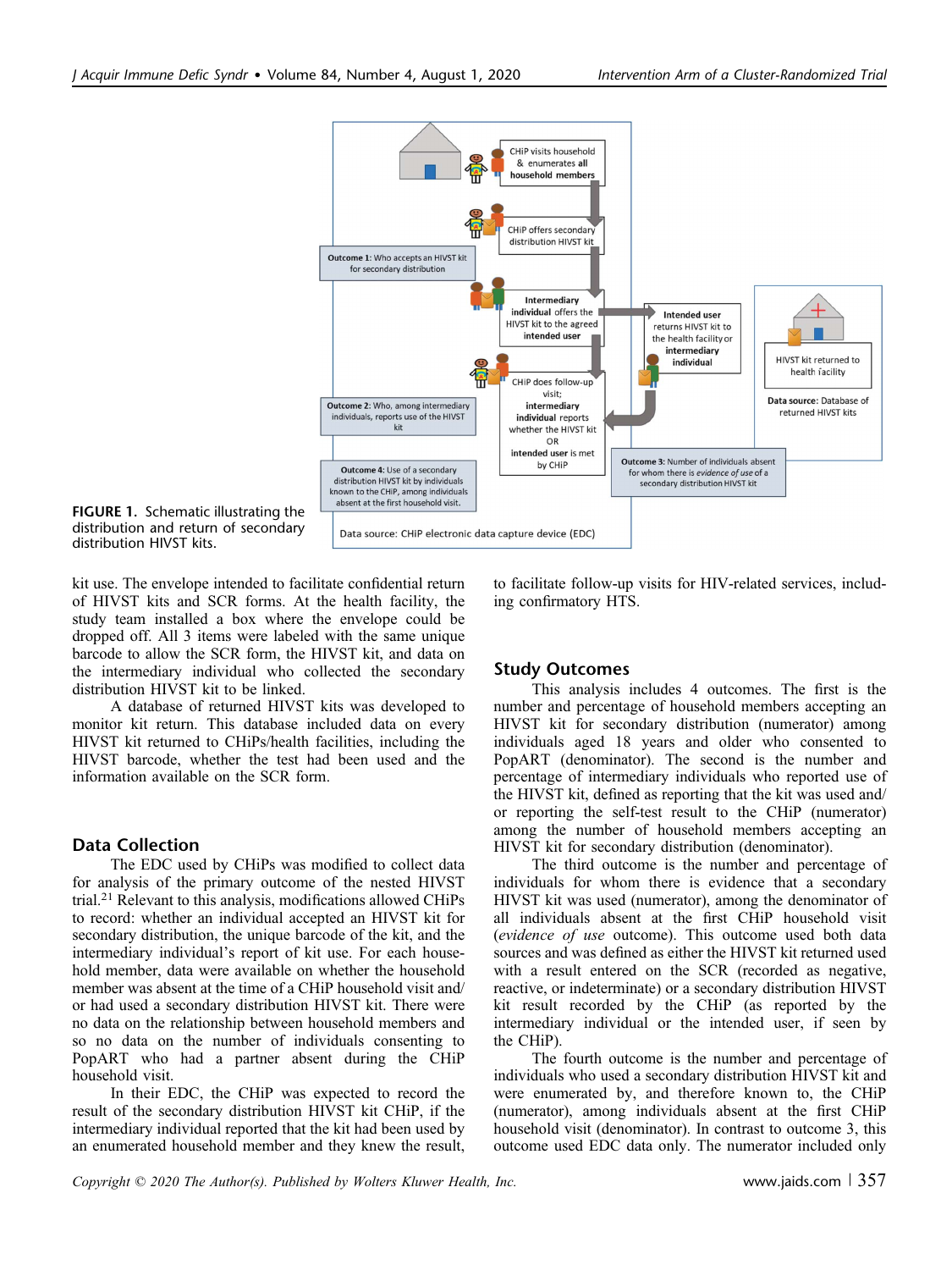individuals who had a secondary distribution HIVST kit result recorded by the CHiP.

Of note, the number of kits reported as used by the intermediary individual (outcome 2) is higher than the number of household members with a result reported to the CHiP (outcome 4). There are 3 possible reasons for this discrepancy: (1) the user of the kit was not a household member and not enumerated by the CHiP, (2) although the intermediary individual knew the kit had been used, they may not have known the result, or (3) the CHiP did not record the result in their EDC despite it being reported to them.

## Data Limitations

The EDC system had been used by CHiPs for 3 years. Changes to the system for this brief HIVST study were kept minimal. As such, and as PopART was a UTT strategy, household enumeration was not modified to record relationships between individuals within households. Data on the number of household members with a partner absent at the first CHiP household visit were not available.

Despite minimal changes, some CHiPs experienced challenges in data entry. Our analysis revealed that an intermediary individual might be recorded as accepting an HIVST kit for secondary distribution, yet there was no record of any absent household member; alternatively, a result for a secondary distribution HIVST kit was recorded for an individual but with no record of an intermediary individual in the household accepting a secondary distribution HIVST kit.

CHiPs recorded secondary distribution HIVST kit results for 323 household members.<sup>20</sup> For 47 (14.6%; n = 47/323), there was no record of an intermediary individual who accepted a secondary distribution HIVST kit. Thirteen of these individuals had performed supervised HIVST with the CHiP and 2 self-reported their HIV-positive status. Adjusting for these individuals gave 276 individuals with a secondary distribution HIVST kit result, who were known to the CHiP and linked to an intermediary individual.

## Statistical Analysis

We describe and present in a flowchart the number of intermediary individuals and the number of individuals who report that the HIVST kit was used, not yet used (but the kit was expected to be used), or not used (and the kit was not expected to be used). We subsequently used the EDC and return of HIVST kit data to describe the number of secondary distribution HIVST kits that were returned and the number of kits for which there was evidence of use.

We next describe all outcomes and, for outcomes one and 2, explore the association between the intermediary individual's age, sex, previous residence in the CHiP zone, HIV status as recorded by the CHiP, previous participation in PopART and community of residence, and the outcomes. We also explored whether uptake of an offer of HTS and the type of HIV testing were associated with outcomes. For outcome 4, we explored the association between age, sex, previous residence in the CHiP zone, HIV status as recorded by the CHiP, previous participation in PopART, and community of residence of individuals absent at first household visit and the outcome. We used population-averaged models, allowing for clustering by zones and adjusting a priori for age group and sex, and for community to explain some of the between-zone variation, to investigate these associations.

### RESULTS

CHiPs recorded 834 household members as intermediary individuals. For 26 of these individuals, the kit was used by a household member present at the time of the CHiP's visit. These were not counted as secondary distribution in subsequent analysis. We also identified 47 individuals who had a result for a secondary distribution HIVST kit recorded, but no household member seen by the CHiP was listed as an intermediary individual. For 17, we were able to use household enumeration data to identify the intermediary individual likely to have accepted the secondary distribution HIVST kit.

After these adjustments, 825 individuals were defined as intermediary individuals (Fig. 1) among whom 55.8% ( $n =$ 460/825) reported use and/or the result of the secondary distribution HIVST kit to the CHiP (Fig. 2). Twenty-eightpercent ( $n = 129/460$ ; 28.0%) of these intermediary individuals were recorded as having received counseling as a couple or household.

One-quarter of intermediary individuals reported that the kit had not yet been used (n =  $199/825$ ; 24.1%), 19.8% (n  $= 163/825$ ) that the kit would not be used, and for 0.4% (n = 3/825), data on use were missing. Of the 362 HIVST kits that intermediary individuals reported were not yet or would not be used,  $34.5\%$  (n = 125) were returned used (Fig. 2). For 102  $(12.4\%; n = 102/825)$  kits, there was no report that the kit had been used nor were the kits identified in the returned HIVST kit database.

Overall, there was evidence of use for  $65.9\%$  (n = 544) of the 825 secondary distribution HIVST kits (Fig. 2). The majority of kits were used by men ( $n = 448/541$ ; 82.8%) and individuals aged 30 years and older ( $n = 368/534$ ; 68.9%; Tables 3 and 4); overall,  $6.8\%$  (n = 37/544) of kits had a reactive result recorded by the CHiP or on the SCR form; of these kits, 6 (16.2%) intended users were subsequently seen by the CHiP.

## Outcomes 1 and 2: Acceptance and Reported Use of a Secondary Distribution HIVST Kit by Intermediary Individuals

Among 9105 individuals aged 18 years and older residing in zones randomized to the HIVST intervention and consenting to participate in PopART,  $9.1\%$  (n = 825) accepted an HIVST kit for secondary distribution. Women (n  $= 738/5428$ ; 13.6%) were more likely than men (n = 87/3677; 2.4%) to be intermediary individuals [adjusted odds ratio  $\text{(adjOR)} = 7.02\,95\%$  confidence interval (CI): 5.07 to 9.72]. Acceptance of a secondary distribution HIVST kit was highest among household members aged 25–39. Two percent  $(n = 17/942; 1.8%)$  of individuals self-reporting their HIV-positive status were intermediary individuals compared to  $9.9\%$  (n =  $808/8163$ ) of individuals who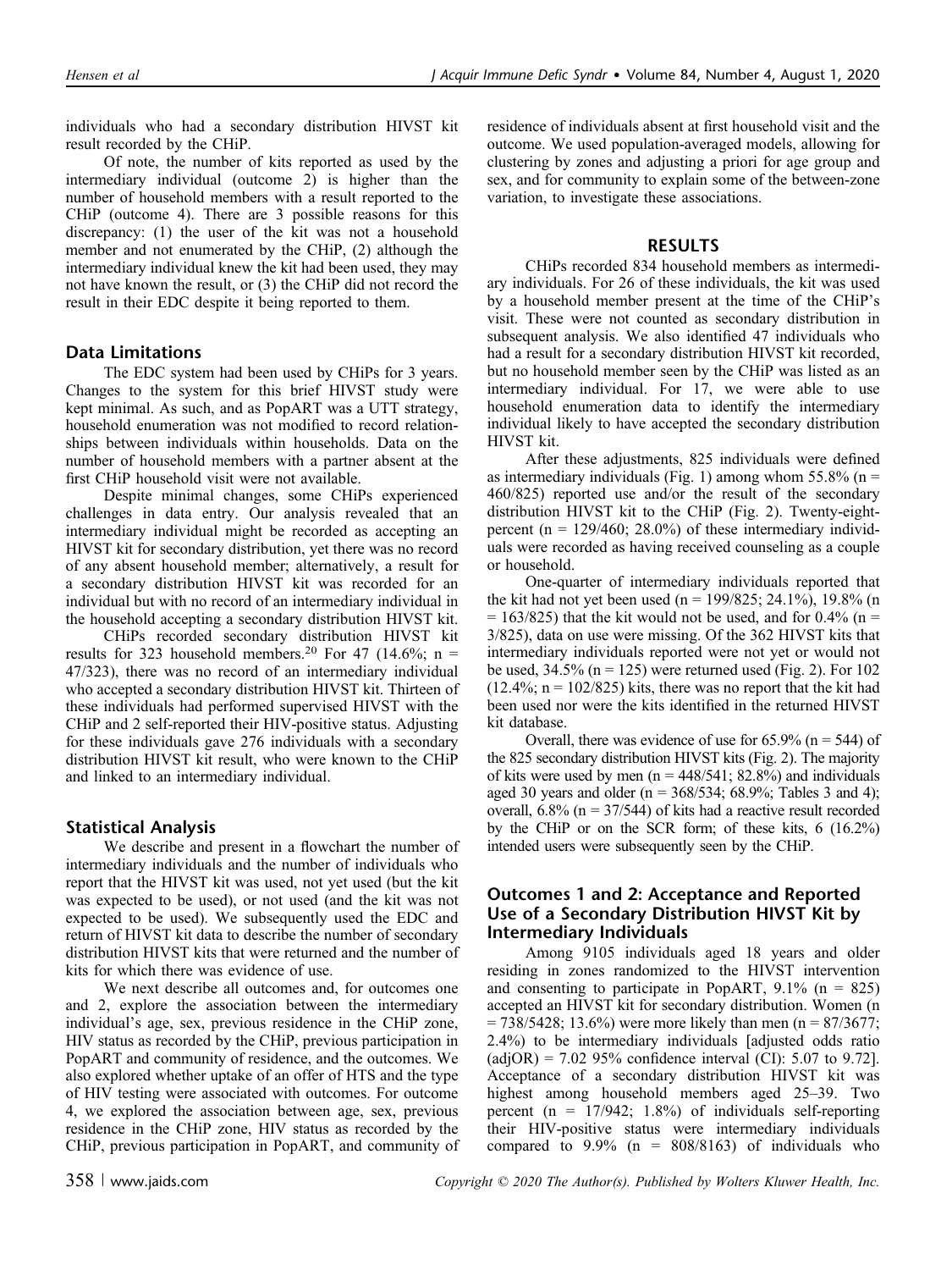

FIGURE 2. Flowchart describing the number and percent of intermediary individuals who reported use of secondary distribution HIVST kits, HIVST kits returned and used.

reported never-testing or that their last HIV-test result was negative. Among individuals accepting an offer of HTS, individuals opting for unsupervised HIVST ( $n = 146/488$ ; 29.9%) were more likely to be intermediary individuals relative to those choosing finger-prick HTS ( $n = 137/3154$ ; 4.3%, adjOR =  $10.56$  95% CI: 7.30 to 15.27; Table 1).

Intermediary individuals younger than 40 years and who accepted an offer of HTS themselves were more likely to report that the secondary distribution HIVST kit had been used (Table 2). Among intermediary individuals who accepted an offer of HTS themselves, those choosing unsupervised HIVST were more likely to report use than individuals who chose finger-prick HTS for themselves.

# Outcome 3: Evidence of Use of Secondary Distribution HIVST Kits

Forty-five percent of enumerated individuals ( $n = 5930/$ 13,267; 44.7%) were absent at the first CHiP household visit. Using the definition of evidence of use,  $9.2\%$  (n = 544/5930) of individuals absent at the first household visit were estimated to have used a secondary distribution HIVST kit.

## Outcome 4: Use of Secondary Distribution HIVST Kits by Individuals Known to CHiPs

Among individuals enumerated by CHiPs but absent at the first household visit, men (0.9% among women vs 6.9% among men adjOR =  $0.14$ , 95% CI: 0.09 to 0.21), individuals aged 30 years and older (adjOR =  $2.00$  95% CI: 1.38 to 2.90), previously not resident in the CHiP zone, and who did not participate in a second round of PopART were more likely to use secondary distribution HIVST kits (Tables 3 and 4).

### **DISCUSSION**

Community-based secondary distribution HIVST kits were used by men and reached individuals who previously had not participated in PopART. Although many secondary distribution HIVST kits were returned, some were unused while, for others, use was unknown. Few individuals with a reactive self-test were subsequently seen by the CHiP during the study period. Secondary distribution strategies that are targeted at key demographic groups may minimize waste and increase reach and should be considered as part of a UTT strategy.

This is one of the first studies of secondary distribution outside of health facility settings and adds to the evidence base that the strategy is acceptable and can reach groups not reached through home-based HTS. In 2 studies in Kenya, health care workers offered female sex workers attending drop-in clinics<sup>15</sup> and women attending antenatal or postpartum clinics an HIV self-test to distribute to sexual partners or other individuals.<sup>14,15</sup> The trial reported a significant increase in partner-testing relative to invitations for clinicbased HTS.<sup>14</sup> Men resident in zones included in this analysis reported that avoiding queues and "being seen" at the clinic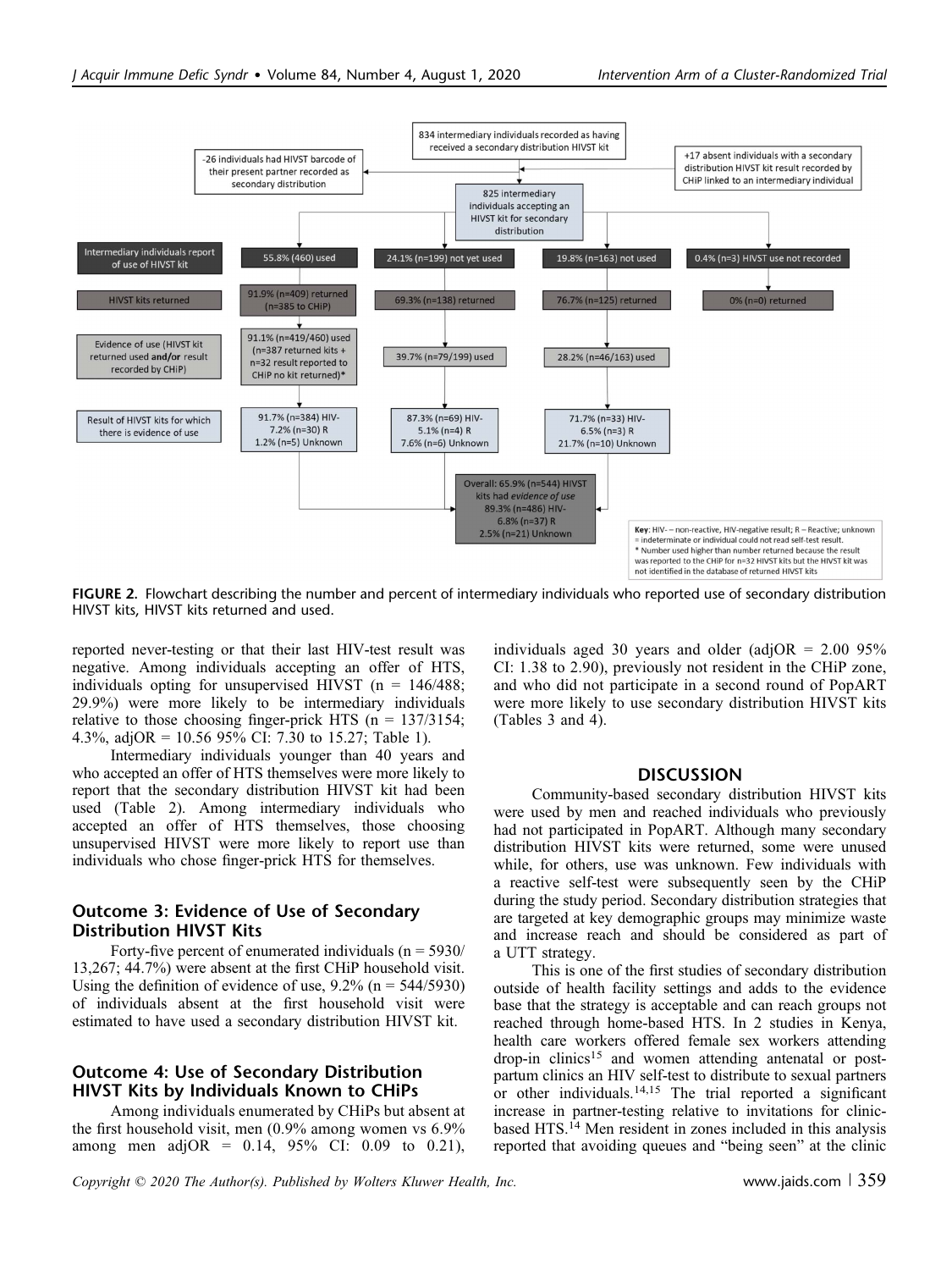|  |  |  | TABLE 1. Characteristics of Individuals Aged 18 Years and Older Contacted and Consenting to Participate in PopART (N = 9105) |  |
|--|--|--|------------------------------------------------------------------------------------------------------------------------------|--|
|  |  |  | and Factors Associated With Accepting an HIV Self-Testing Kit for Secondary Distribution (Outcome 1; n = 825)                |  |

|                                                                                                                 | <b>Characteristics of</b><br><b>Individuals Contacted</b><br>and Consenting to<br><b>PopART During Study</b><br>Period |       | No. and % of<br><b>Individuals</b><br>Accepting an<br><b>HIVST Kit for</b><br>Secondary<br><b>Distribution</b> |       | <b>Odds Ratio</b><br>(OR; 95% CI)* | <b>Adjusted OR</b><br>(95% CI)†            | $P^+$   |
|-----------------------------------------------------------------------------------------------------------------|------------------------------------------------------------------------------------------------------------------------|-------|----------------------------------------------------------------------------------------------------------------|-------|------------------------------------|--------------------------------------------|---------|
| Overall                                                                                                         | 9105                                                                                                                   |       | 825                                                                                                            | 9.1   |                                    |                                            |         |
| Sex                                                                                                             |                                                                                                                        |       |                                                                                                                |       |                                    |                                            |         |
| Male                                                                                                            | 3677                                                                                                                   | 40.4% | 87                                                                                                             | 2.4%  | 1.0                                | 1.0                                        | < 0.001 |
| Female                                                                                                          | 5428                                                                                                                   | 59.6% | 738                                                                                                            | 13.6% | 6.24 (4.64 to 8.37)                | 7.02 (5.07 to 9.72)                        |         |
| Age                                                                                                             |                                                                                                                        |       |                                                                                                                |       |                                    |                                            |         |
| $18 - 24$                                                                                                       | 3016                                                                                                                   | 33.1% | 223                                                                                                            | 7.4%  | 1.0                                | 1.0                                        | < 0.001 |
| $25 - 29$                                                                                                       | 1471                                                                                                                   | 16.2% | 219                                                                                                            | 14.9% | 2.13 (1.59 to 2.85)                | $2.05$ (1.51 to 2.78)                      |         |
| $30 - 39$                                                                                                       | 2093                                                                                                                   | 23.0% | 256                                                                                                            | 12.2% | 1.71 $(1.32 \text{ to } 2.22)$     | 1.68 $(1.28 \text{ to } 2.22)$             |         |
| $40 - 49$                                                                                                       | 1149                                                                                                                   | 17.5% | 85                                                                                                             | 7.4%  | 1.01 $(0.75 \text{ to } 1.37)$     | $0.98$ (0.68 to 1.39)                      |         |
| $50+$                                                                                                           | 1376                                                                                                                   | 15.1% | 42                                                                                                             | 3.1%  | $0.43$ (0.31 to 0.59)              | $0.37$ (0.26 to 0.53)                      |         |
| Previously resident in the same CHiP zone                                                                       |                                                                                                                        |       |                                                                                                                |       |                                    |                                            |         |
| No                                                                                                              | 2620                                                                                                                   | 28.8% | 286                                                                                                            | 10.9% | 1.0                                | 1.0                                        | 0.03    |
| Yes                                                                                                             | 6485                                                                                                                   | 71.2% | 539                                                                                                            | 8.3%  | $0.74$ $(0.60$ to $0.90)$          | $0.78$ (0.63 to 0.98)                      |         |
| HIV status as reported to CHiP                                                                                  |                                                                                                                        |       |                                                                                                                |       |                                    |                                            |         |
| Never self-reported HIV+                                                                                        | 8163                                                                                                                   | 89.7% | 808                                                                                                            | 9.9%  | 1.0                                | 1.0                                        | < 0.001 |
| Ever self-reported HIV-positive                                                                                 | 942                                                                                                                    | 14.3% | 17                                                                                                             | 1.8%  | $0.18$ (0.11 to 0.30)              | $0.10$ (0.05 to 0.20)                      |         |
| Accepted HTS among individuals eligible for HTS (not<br>self-reported HIV-positive; $n = 8163$ )                |                                                                                                                        |       |                                                                                                                |       |                                    |                                            |         |
| No                                                                                                              | 1196                                                                                                                   | 14.7% | 66                                                                                                             | 5.5%  | 1.0                                | 1.0                                        | < 0.001 |
| Yes                                                                                                             | 6967                                                                                                                   | 85.3% | 742                                                                                                            | 10.7% | 2.33 (1.67 to 3.26)                | 2.59 (1.81 to 3.71)                        |         |
| Type of HTS among individuals eligible for and<br>accepting HTS (not self-reported HIV-positive; $n =$<br>6967) |                                                                                                                        |       |                                                                                                                |       |                                    |                                            |         |
| Finger prick (no HIVST)                                                                                         | 3154                                                                                                                   | 45.3% | 137                                                                                                            | 4.3%  | 1.0                                | 1.00                                       | < 0.001 |
| Supervised HIVST                                                                                                | 3325                                                                                                                   | 47.7% | 459                                                                                                            | 13.8% | 3.69 (2.86 to 4.76)                | 3.71 (2.78 to 4.94)                        |         |
| Unsupervised HIVST                                                                                              | 488                                                                                                                    | 7.0%  | 146                                                                                                            | 29.9% |                                    | 8.85 (6.22 to 12.57) 10.56 (7.30 to 15.27) |         |
| Participation and knowledge of HIV status in previous<br>rounds of PopART service delivery§                     |                                                                                                                        |       |                                                                                                                |       |                                    |                                            |         |
| Did not participate in round 1 (R1)/round 2 (R2) of<br>PopART                                                   | 3037                                                                                                                   | 33.4% | 307                                                                                                            | 10.1% | 1.0                                | 1.0                                        | < 0.001 |
| Not HIV-tested in R1/R2                                                                                         | 836                                                                                                                    | 9.2%  | 62                                                                                                             | 7.4%  | $0.66$ (0.43 to 1.04)              | $0.68$ (0.42 to 1.11)                      |         |
| Tested HIV negative in R1/R2                                                                                    | 4494                                                                                                                   | 49.4% | 446                                                                                                            | 9.9%  | $1.02$ (0.81 to 1.28)              | $1.02$ (0.81 to 1.27)                      |         |
| Known HIV+ at R1/R2                                                                                             | 738                                                                                                                    | 8.1%  | 10                                                                                                             | 1.4%  | $0.14$ (0.09 to 0.21)              | $0.08$ (0.04 to 0.14)                      |         |
| Community number                                                                                                |                                                                                                                        |       |                                                                                                                |       |                                    |                                            |         |
| 1                                                                                                               | 2372                                                                                                                   | 26.1% | 200                                                                                                            | 8.4%  | 1.0                                | 1.00                                       | 0.002   |
| $\overline{c}$                                                                                                  | 1101                                                                                                                   | 12.1% | 141                                                                                                            | 12.8% | 1.60 $(1.12 \text{ to } 2.30)$     | 1.78 $(1.11 \text{ to } 2.86)$             |         |
| 3                                                                                                               | 3047                                                                                                                   | 33.5% | 321                                                                                                            | 10.5% | 1.23 $(0.79 \text{ to } 1.90)$     | 1.35 $(0.78 \text{ to } 2.32)$             |         |
| $\overline{4}$                                                                                                  | 2585                                                                                                                   | 28.4% | 163                                                                                                            | 6.3%  | $0.77$ (0.48 to 1.22)              | $0.56$ (0.27 to 1.16)                      |         |

R refers to rounds of PopART service delivery (R1—round 1, R2—round 2); the current study was nested in a third round of PopART service delivery. \*Accounting for clustering by zone.

†Adjusted for sex, age, and community, and accounting for clustering by zone.

‡P value from the Wald test.

§Either self-reported HIV-positive or newly diagnosed HIV-positive.

were advantages of secondary distribution, in addition to allowing men to test at convenient times.<sup>23</sup> Studies have shown that (non)-monetary costs associated with accessing facility-based HTS is particularly high for men.<sup>5,24</sup> Community-based secondary distribution of HIVST overcame some of these barriers and is important in settings where men are under-reached.

Some secondary distribution HIVST kits were returned unused or their use was unknown. At present, HIVST kits are more expensive than rapid finger-prick HIV-tests. To reduce costs, targeted secondary distribution should be implemented.25 In antenatal care, this could be secondary distribution to women whose partner does not respond to invitations for HTS at health facilities. Outside of health facilities, this could be distribution to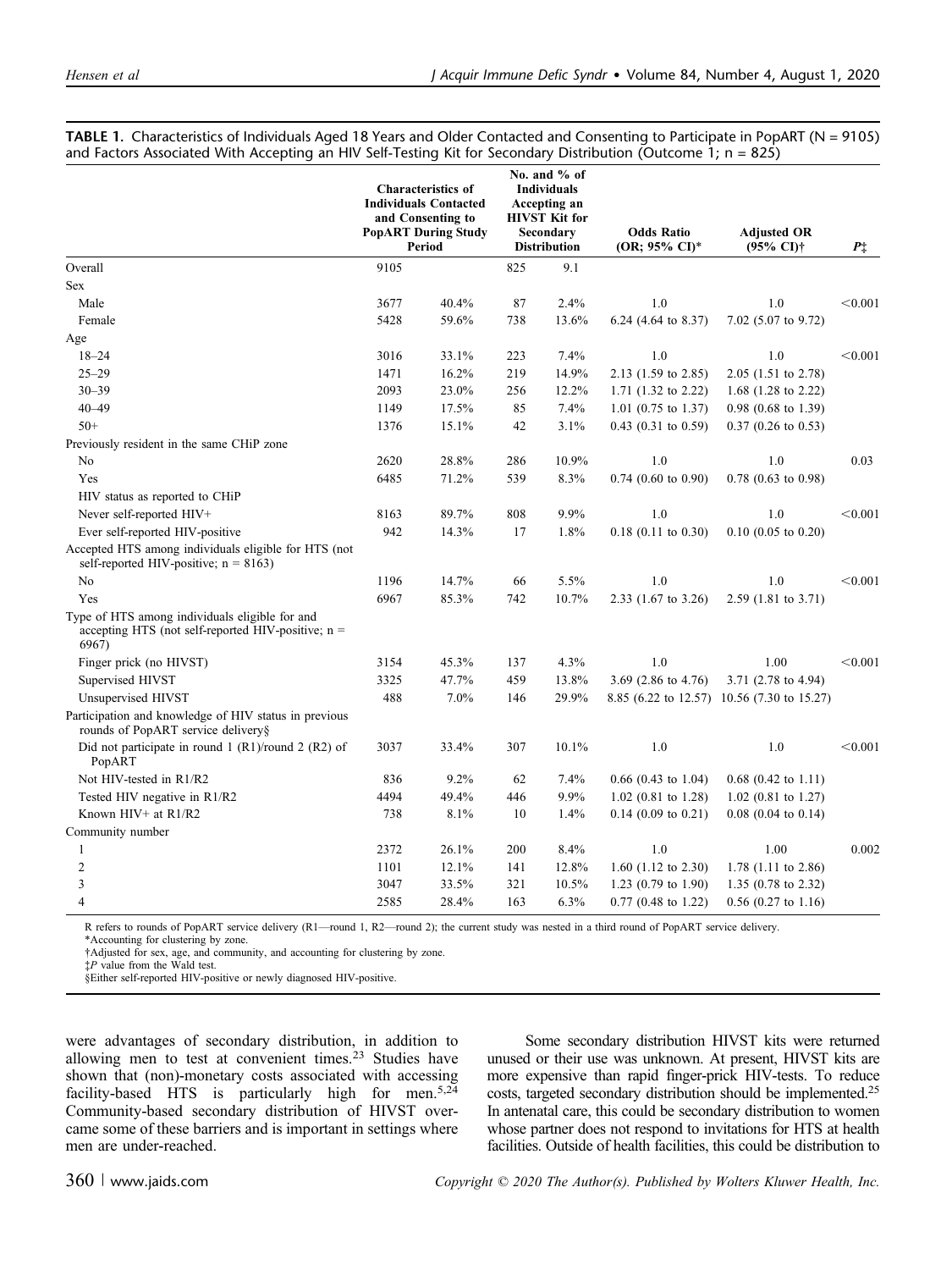TABLE 2. Characteristics of Intermediary Individuals ( $N = 825$ ) Who Reported That the Secondary Distribution HIV Self-Test (HIVST) Kit had Been Used (Outcome 2;  $n = 460$ )

|                                                                                                                | <b>Characteristics of</b><br>Intermediary<br><b>Individuals</b> |       | No. and $%$<br>Reporting Use of<br><b>HIVST Kit to CHiP</b> |       | <b>Odds Ratio</b><br>(OR; 95% CI)* | <b>Adjusted OR</b><br>$(95\% \text{ CI})\dagger$ | $P^+$   |
|----------------------------------------------------------------------------------------------------------------|-----------------------------------------------------------------|-------|-------------------------------------------------------------|-------|------------------------------------|--------------------------------------------------|---------|
| Overall                                                                                                        | 825                                                             |       | 460                                                         | 55.8% |                                    |                                                  |         |
| <b>Sex</b>                                                                                                     |                                                                 |       |                                                             |       |                                    |                                                  |         |
| Male                                                                                                           | 87                                                              | 10.5% | 50                                                          | 57.5% | 1.0                                | 1.0                                              | 0.07    |
| Female                                                                                                         | 738                                                             | 89.5% | 410                                                         | 55.6% | $0.87$ (0.56 to 1.35)              | $0.66$ (0.42 to 1.04)                            |         |
| Age                                                                                                            |                                                                 |       |                                                             |       |                                    |                                                  |         |
| $18 - 24$                                                                                                      | 223                                                             | 27.0% | 132                                                         | 59.2% | 1.0                                | 1.0                                              | 0.01    |
| $25 - 29$                                                                                                      | 219                                                             | 26.5% | 126                                                         | 57.5% | $0.91$ (0.60 to 1.38)              | $0.90$ $(0.59$ to $1.38)$                        |         |
| $30 - 39$                                                                                                      | 256                                                             | 31.0% | 148                                                         | 57.8% | $0.92$ (0.66 to 1.28)              | $0.86$ (0.61 to 1.20)                            |         |
| $40 - 49$                                                                                                      | 85                                                              | 10.3% | 40                                                          | 47.1% | $0.61$ (0.36 to 1.06)              | $0.56$ (0.33 to 0.97)                            |         |
| $50+$                                                                                                          | 42                                                              | 5.1%  | 14                                                          | 33.3% | $0.37$ (0.19 to 0.70)              | $0.31$ (0.15 to 0.63)                            |         |
| Previously resident in the same CHiP zone                                                                      |                                                                 |       |                                                             |       |                                    |                                                  |         |
| No                                                                                                             | 286                                                             | 34.7% | 164                                                         | 57.3% | 1.0                                | 1.0                                              | 0.86    |
| Yes                                                                                                            | 539                                                             | 65.3% | 296                                                         | 54.9% | $0.90$ (0.62 to 1.30)              | $0.97$ (0.65 to 1.43)                            |         |
| HIV status as reported to CHiP                                                                                 |                                                                 |       |                                                             |       |                                    |                                                  |         |
| Ever self-reported HIV+                                                                                        | 17                                                              | 2.1%  | 8                                                           | 47.1% | 1.0                                | 1.0                                              | 0.35    |
| Never self-reported HIV-positive                                                                               | 808                                                             | 97.9% | 452                                                         | 55.9% | $0.68$ (0.33 to 1.40)              | $0.70$ $(0.33$ to $1.48)$                        |         |
| Accepted HTS among individuals eligible for HTS (not<br>self-reported HIV-positive; $N = 808$ )                |                                                                 |       |                                                             |       |                                    |                                                  |         |
| No                                                                                                             | 66                                                              | 8.0%  | 15                                                          | 22.7% | 1.0                                | 1.0                                              | < 0.001 |
| Yes                                                                                                            | 742                                                             | 89.9% | 437                                                         | 59.0% |                                    | 5.21 (2.69 to 10.06) 5.32 (2.73 to 10.38)        |         |
| Type of HTS among individuals eligible for and<br>accepting HTS (not self-reported HIV-positive; $n =$<br>742) |                                                                 |       |                                                             |       |                                    |                                                  |         |
| Finger prick (no HIVST)                                                                                        | 137                                                             | 16.6% | 65                                                          | 47.4% | 1.0                                | 1.0                                              | < 0.001 |
| Supervised HIVST                                                                                               | 459                                                             | 55.6% | 254                                                         | 55.3% | 1.40 $(0.94 \text{ to } 2.07)$     | $1.37(0.91)$ to $2.07$ )                         |         |
| Unsupervised HIVST                                                                                             | 146                                                             | 17.7% | 118                                                         | 80.8% | 4.50 (2.67 to 7.58)                | 4.49 (2.52 to 7.99)                              |         |
| Participation and knowledge of HIV status in previous<br>rounds of PopART service delivery                     |                                                                 |       |                                                             |       |                                    |                                                  |         |
| Did not participate in round 1 $(R1)$ /round 2 $(R2)$ of<br>PopART                                             | 307                                                             | 37.2% | 174                                                         | 56.7% | 1.0                                | 1.0                                              | 0.18    |
| Not HIV-tested in R1/R2                                                                                        | 62                                                              | 7.7%  | 36                                                          | 58.1% | $0.99$ (0.60 to 1.63)              | $1.06$ (0.63 to 1.77)                            |         |
| Tested HIV-negative in R1/R2                                                                                   | 446                                                             | 54.1% | 248                                                         | 55.6% | $0.95$ (0.66 to 1.37)              | $1.03$ (0.71 to 1.51)                            |         |
| Known HIV+ at R1/R2§                                                                                           | 10                                                              | 1.2%  | $\overline{c}$                                              | 20.0% | $0.18$ (0.04 to 0.90)              | $0.18$ (0.04 to 0.88)                            |         |
| Community number                                                                                               |                                                                 |       |                                                             |       |                                    |                                                  |         |
| 1                                                                                                              | 200                                                             | 24.2% | 105                                                         | 52.5% | 1.0                                | 1.0                                              | 0.02    |
| $\overline{c}$                                                                                                 | 141                                                             | 17.1% | 93                                                          | 66.0% | $1.77$ (1.11 to 2.80)              | 1.84 $(1.16 \text{ to } 2.93)$                   |         |
| 3                                                                                                              | 321                                                             | 38.9% | 179                                                         | 55.8% | 1.09 $(0.63 \text{ to } 1.90)$     | 1.10 $(0.64 \text{ to } 1.89)$                   |         |
| 4                                                                                                              | 163                                                             | 19.8% | 83                                                          | 50.9% | $0.92$ (0.54 to 1.54)              | $0.95(0.56 \text{ to } 1.61)$                    |         |

R refers to rounds of PopART service delivery (R1—round 1, R2—round 2); the current study was nested in a third round of PopART service delivery. \*Accounting for clustering by zone.

†Adjusted for sex, age, and community, and accounting for clustering by zone.

‡P value from the Wald test.

§Either self-reported HIV-positive or newly diagnosed HIV-positive.

individuals accessing community-based HTS who report a partner whose HIV status they do not know or who last tested HIVnegative  $>12$  months ago or through social networks. To encourage kit return and support linkage to services, nonfinancial incentives or nudges or use of SMS reminders could be explored. Fewer HIV-positive individuals had an absent household member, and few accepted a secondary distribution HIVST. With evidence that secondary distribution through index antiretroviral therapy patients increased partner-testing in Malawi,<sup>26</sup> community-based secondary distribution strategies should offer more support for HIV-positive individuals to accept secondary distribution HIVST kits.

Measuring use of HIVST kits, which are intended for use in private, is challenging particularly with secondary distribution. In the 2 Kenyan studies, outcomes were reported by intermediary individuals.14,15 Our evidence of use measure combined individual report and data on HIVST kit return. Data from individuals only would have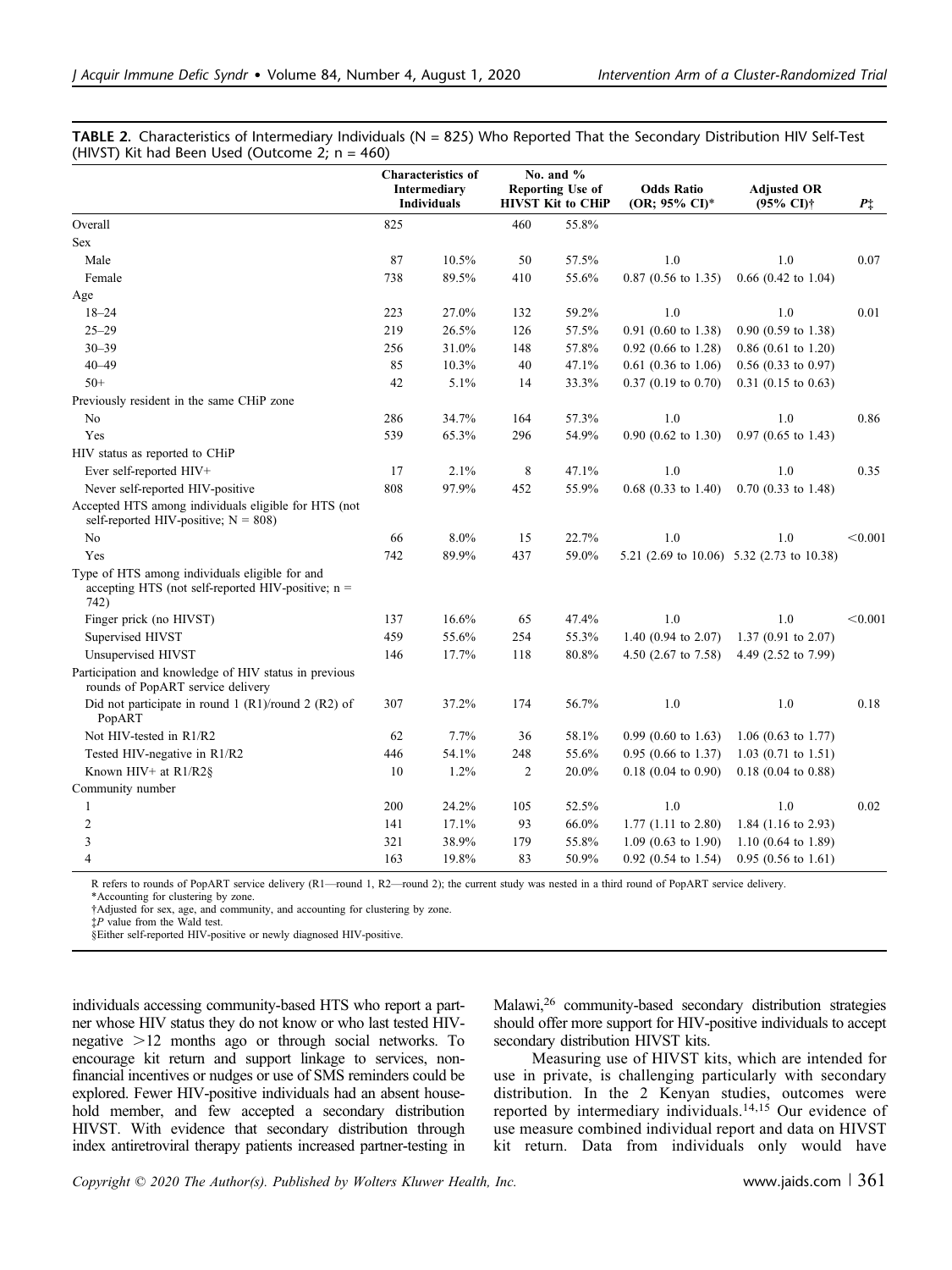**TABLE 3.** Sex and Age ( $N = 533$ ) Distribution of Individuals Who Used a Secondary Distribution HIV Self-Testing Kit\* (Outcome 4)

|                                                                                 | <b>Number</b> | Percent (Col%) |
|---------------------------------------------------------------------------------|---------------|----------------|
| Sex and age distribution                                                        |               |                |
| Male $\leq 30$                                                                  | 131           | 24.6%          |
| Male $30+$                                                                      | 315           | 59.1%          |
| Female $<$ 30                                                                   | 33            | $6.2\%$        |
| Female 30+                                                                      | 54            | $10.1\%$       |
| *Age of user was missing for 10, and sex of user for an additional 1 HIVST kit. |               |                |

underestimated use. Underreporting of kit use by intermediary individuals may reflect timing of the CHiP visit, with the CHiP visiting the household before the test had been used, but also reflect the intended user's decision not to share information on use of the self-test kit. A longer reporting period might have seen the intermediary report be more reflective of returned test kits. Alternative methods for measuring use and facilitating HIVST kit return, particularly where HIVST is through secondary distribution, need to be explored if higher HTS uptake is to be translated into increased coverage of treatment and prevention services. Providing alternative ways for individuals to return kits and use of barcodes is recommended, as these allowed us to link kits to information on distribution and use as reported by

intermediary individuals. Use of mobile phones to report HIVST kit use and provide information on prevention and care services should also be explored. A small number of individuals with a reactive result were seen by the CHiP during the study. A longer follow-up period for this analysis may have seen more individuals with a reactive HIVST followed-up by CHiPs, who were familiar with the communities and likely knew the intended users. Future research should collect data on who the intended user is to allow researchers to understand who is not being reached or not linked to care through secondary distribution.

At the time of implementation, HIVST was novel. The implementation period may have been too short to allow communities to adapt to HIVST.<sup>20</sup> While CHiPs had been offering HTS for  $\sim$ 3 years, HIVST was also new to CHiPs, with secondary distribution particularly novel. CHiPs may have felt that secondary distribution relinquished their role as lay counselors. The strategy proved labor intensive, requiring detailed explanations on how to explain HIVST to a third party. A longer implementation period may have seen more kits distributed for secondary use.

Our data were subject to limitations. As mentioned, we did not have data on the number of individuals consenting to PopART who, at the first CHiP household visit, had a partner that was absent. As such, our analysis underestimates acceptance of secondary distribution HIVST kits among individuals with an absent partner and likely underestimates reach among absent partners. Some CHiPs struggled with

|                                                                                            |      | <b>Characteristics</b><br>of Individuals<br>Absent at a<br><b>First Household</b><br><b>Visit</b> |     | No. and $%$<br>of<br><b>Individuals</b><br>Who Used a<br><b>HIVST Kit</b> | Odds Ratio (OR; 95% CI)* Adjusted OR (95% CI)† |                           | $P\ddagger$ |
|--------------------------------------------------------------------------------------------|------|---------------------------------------------------------------------------------------------------|-----|---------------------------------------------------------------------------|------------------------------------------------|---------------------------|-------------|
| Overall                                                                                    | 5935 |                                                                                                   | 276 | 4.7%                                                                      |                                                |                           |             |
| Sex                                                                                        |      |                                                                                                   |     |                                                                           |                                                |                           |             |
| Male                                                                                       | 3704 | 62.4%                                                                                             | 256 | $6.9\%$                                                                   | 1.0                                            | 1.0                       | < 0.001     |
| Female                                                                                     | 2231 | 37.6%                                                                                             | 20  | $0.9\%$                                                                   | $0.13$ (0.09 to 0.19)                          | $0.14$ (0.09 to 0.21)     |             |
| Age                                                                                        |      |                                                                                                   |     |                                                                           |                                                |                           |             |
| $<$ 30                                                                                     | 2820 | 47.5%                                                                                             | 83  | 2.9%                                                                      | 1.0                                            | 1.0                       | < 0.001     |
| $30+$                                                                                      | 3115 | 52.5%                                                                                             | 193 | $6.2\%$                                                                   | $2.13$ (1.50 to 3.03)                          | $2.00$ (1.38 to 2.90)     |             |
| Previously resident in the same CHiP zone                                                  |      |                                                                                                   |     |                                                                           |                                                |                           |             |
| No                                                                                         | 1520 | 25.6%                                                                                             | 111 | 7.3%                                                                      | 1.0                                            | 1.0                       | 0.002       |
| Yes                                                                                        | 4415 | 74.4%                                                                                             | 165 | $3.7\%$                                                                   | $0.51$ (0.36 to 0.71)                          | $0.59$ $(0.42$ to $0.81)$ |             |
| Participation and knowledge of HIV status in previous<br>rounds of PopART service delivery |      |                                                                                                   |     |                                                                           |                                                |                           |             |
| Did not participate in round 1 $(R1)$ /round 2 $(R2)$ of<br>PopART                         | 2480 | 41.8%                                                                                             | 171 | $6.9\%$                                                                   | 1.0                                            | 1.0                       | < 0.001     |
| Not HIV-tested in R1/R2                                                                    | 692  | 11.7%                                                                                             | 30  | $4.3\%$                                                                   | $0.57$ (0.40 to 0.81)                          | $0.58$ (0.41 to 0.81)     |             |
| Tested HIV negative in R1/R2                                                               | 2467 | 41.7%                                                                                             | 73  | $3.0\%$                                                                   | $0.09$ (0.02 to 0.37)                          | $0.11$ (0.03 to 0.44)     |             |
| Known HIV+ at $R1/R2$ §                                                                    |      | $5.0\%$                                                                                           | 2   | 0.7%                                                                      | $0.43$ (0.31 to 0.61)                          | $0.57$ (0.41 to 0.81)     |             |

TABLE 4. Use of a Secondary Distribution HIVST Kit by Individuals Known to CHiPs (n = 276) Among Individuals Absent at the First Household Visit (Outcome 4; N = 5935)

R refers to rounds of PopART service delivery (R1—round 1, R2—round 2); the current study was nested in a third round of PopART service delivery.

\*Accounting for clustering by zone.

†Adjusted for sex, age, and community, and accounting for clustering by zone.

§Either self-reported HIV-positive or newly diagnosed HIV-positive.

<sup>‡</sup>P value from the Wald test.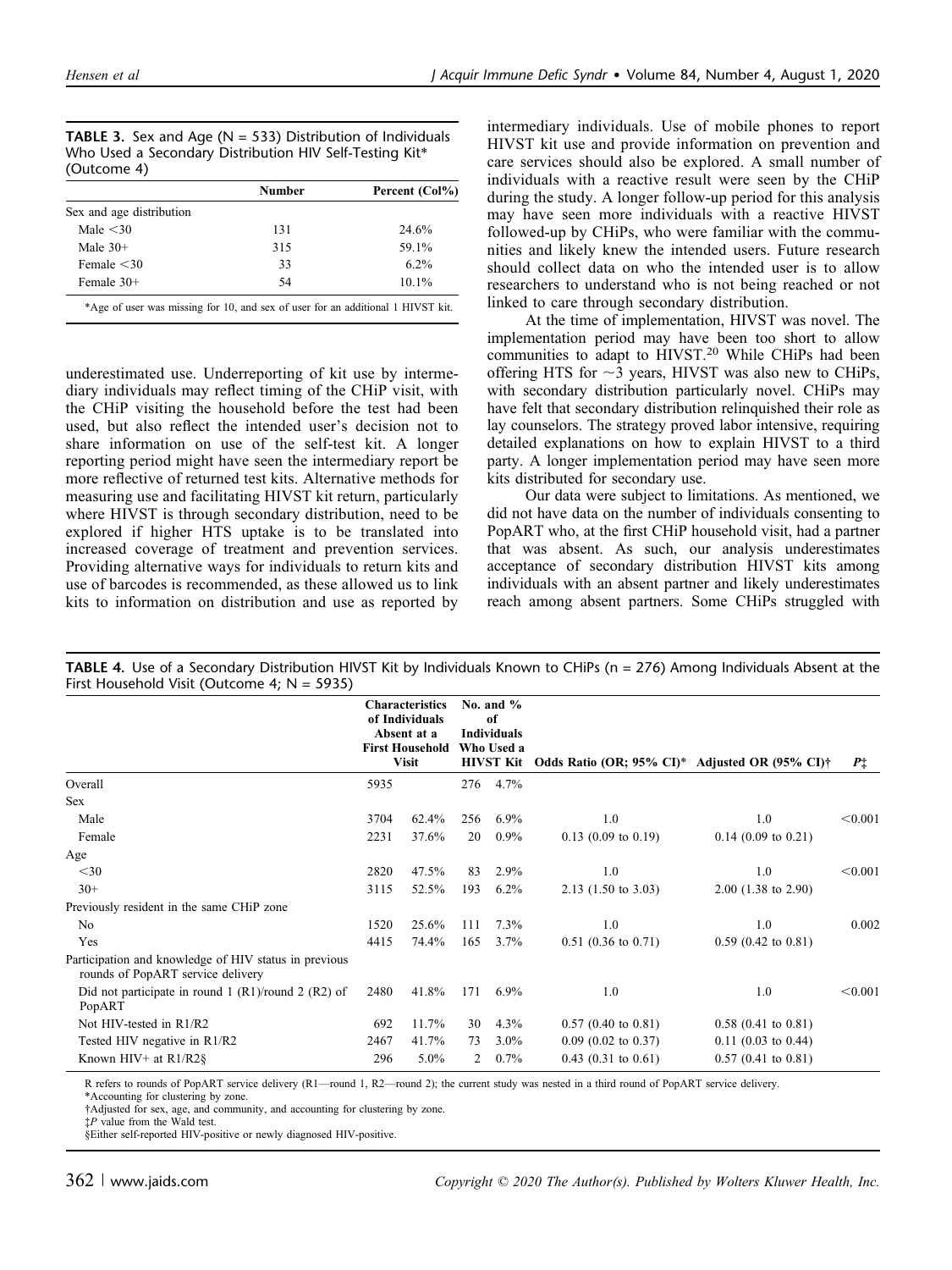data entry for secondary distribution. We accounted for these in the analysis, yet some individuals with a secondary distribution HIVST kit result were not linked to an intermediary individual, particularly if they resided in large households, as more assumptions about relationships within households would have been required. Using data on returned kits, we were strict in our definition of evidence of use, excluding kits recorded as used but without an SCR form. In excluding these kits, our study may underestimate kits for which there is evidence of use. Data were primarily selfreported, and because of the nature of HIVST, we cannot be sure who used the kit. Rigorous measurement of use of HIVST kits remains a challenge.

The EDC system collected data on service delivery and uptake. Although these data presented some challenges for this analysis, data were collected systematically on all households and are a valuable resource to understand intervention coverage among a large population. The database on returned HIVST kits was not developed with research in mind, yet provided valuable information to complement self-report. Additional strengths are: we have been transparent about challenges and assumptions, highlight the importance of program data and opportunities for learning where such data are used strategically.<sup>27</sup> Findings are generalizable to high prevalence HIV settings with regular exposure to HTS.

#### **CONCLUSIONS**

Community-based secondary distribution HIVST kits were used by men and those older than 30 years, who are missed by current HTS.2 To increase reach and better understand service use, targeted secondary distribution strategies need to be developed and tested, including distribution through social networks, and innovative ways of encouraging test-kit return explored. To improve targeting, existing data on HTS uptake through different strategies need to be consolidated to understand key demographic groups that remain unreached and establish how these groups could be reached through secondary distribution as part of a UTT strategy.

#### ACKNOWLEDGMENTS

The authors are thankful to the CHiPs for their commitment, and the study community residents and participants for their contribution, to the research. The authors thank Brighton Phiri for his involvement in the data collection and cleaning.

The authors also thank the community engagement team and mobilizers for their delivery of the engagement activities and the residents and the community advisory boards of the four communities included in this study. The views expressed in this article do not necessarily represent the official views of 3ie, the Bill & Melinda Gates Foundation, NIAID, NIDA, NIMH, PEPFAR, or the HPTN 071.

#### REFERENCES

1. UNAIDS. Knowledge Is Power: Know Your Status, Know Your Viral Load. Geneva: UNAIDS; 2018.

- 2. UNAIDS. Reaching Out to Men and Boys: Addressing a Blind Spot in the Response to HIV. Geneva: UNAIDS; 2017.
- 3. Skovdal M, Campbell C, Madanhire C, et al. Masculinity as a barrier to men's use of HIV services in Zimbabwe. Glob Health.  $2011 \cdot 7 \cdot 13$
- 4. DiCarlo AL, Mantell JE, Remien RH, et al. "Men usually say that HIV testing is for women": gender dynamics & perceptions of HIV testing in Lesotho. Cult Health Sex. 2014;16:867–882.
- 5. Sande L, Maheswaran H, Mangenah C, et al. Costs of accessing HIV testing services among rural Malawi communities. AIDS Care. 2018; 30(suppl 3):27–36.
- 6. Initiation of antiretroviral therapy in early asymptomatic HIV infection. N Engl J Med. 2015;373:795–807.
- 7. Baeten JM, Donnell D, Ndase P, et al. Antiretroviral prophylaxis for HIV prevention in heterosexual men and women. N Engl J Med. 2012;367: 399–410.
- 8. Cohen MS, Chen YQ, McCauley M, et al. Prevention of HIV-1 infection with early antiretroviral therapy. N Engl J Med. 2011;365:493–505.
- 9. Ministry of Health, Zambia. Zambia Population-based HIV Impact Assessment (ZAMPHIA) 2016: First Report. Zambia: Ministry of Health; 2017.
- 10. Dehne KL, Dallabetta G, Wilson D, et al. HIV Prevention 2020: a framework for delivery and a call for action. Lancet HIV. 2017;3: e323–e332.
- 11. UNAIDS. The Prevention Gap Report. Geneva: UNAIDS; 2016.
- 12. WHO. Guidelines on HIV Self-Testing and Partner Notification: Supplement to Consolidated Guidelines on HIV Testing Services. Geneva: WHO; 2016.
- 13. World Health Organization. Service Delivery Approaches to HIV Testing and Counselling (HTC): A Strategic HTC Policy Framework. Geneva, Switzerland: World Health Organization; 2012.
- 14. Masters SH, Agot K, Obonyo B, et al. Promoting partner testing and couples testing through secondary distribution of HIV self-tests: a randomized clinical trial. PLoS Med. 2016;13:e1002166.
- 15. Thirumurthy H, Masters SH, Mavedzenge SN, et al. Promoting male partner HIV testing and safer sexual decision making through secondary distribution of self-tests by HIV-negative female sex workers and women receiving antenatal and post-partum care in Kenya: a cohort study. Lancet HIV. 2016;3:e266–e274.
- 16. Hayes R, Ayles H, Beyers N, et al. HPTN 071 (PopART): rationale and design of a cluster-randomised trial of the population impact of an HIV combination prevention intervention including universal testing and treatment—a study protocol for a cluster randomised trial. Trials. 2014;15:57.
- 17. Floyd S, Ayles H, Schaap A, et al. Towards 90-90: findings after two years of the HPTN 071 (PopART) cluster-randomized trial of a universal testing-and-treatment intervention in Zambia. PLoS One. 2018;13:e0197904.
- 18. Hayes R, Floyd S, Schaap A, et al. A universal testing and treatment intervention to improve HIV control: one-year results from intervention communities in Zambia in the HPTN 071 (PopART) cluster-randomised trial. PLoS Med. 2017;14:e1002292.
- 19. Ayles H, Floyd S, Mulubwa C, et al. Increasing Knowledge of HIV Status Among Men: A Cluster-Randomised Trial of Community-Based Distribution of Oral HIV Self-Test Kits Nested in Four HPTN 071 Communities in Zambia. Paris, France: IAS; 2017.
- 20. Mulubwa C, Hensen B, Phiri MM, et al. Community based distribution of oral HIV self-testing kits in Zambia: a cluster-randomised trial nested in four HPTN 071 (PopART) intervention communities. Lancet HIV. 2019;6:e81–e92.
- 21. Shanaube K, Schaap A, Floyd S, et al. What works-reaching universal hiv testing: lessons from HPTN 071 (PopART) trial in Zambia. AIDS. 2017;31:1555–1564.
- 22. Mulubwa C, Hensen B, Phiri M, et al. Community distribution of oral HIV self-test kits nested in four HPTN 071 (PopART) communities in Zambia: a cluster-randomized trial. Lancet HIV. 2019;6:e81–e92.
- 23. Chiti B, Mulubwa C, Simwinga M, et al. "It was a very easy test for him ... in fact he loved it": men's experiences with door-to-door secondary distribution of HIV self-test kits, in four HPTN 071 (PopART) study communities. Zambia Health Research Conference; October 15–17, 2018; Lusaka.